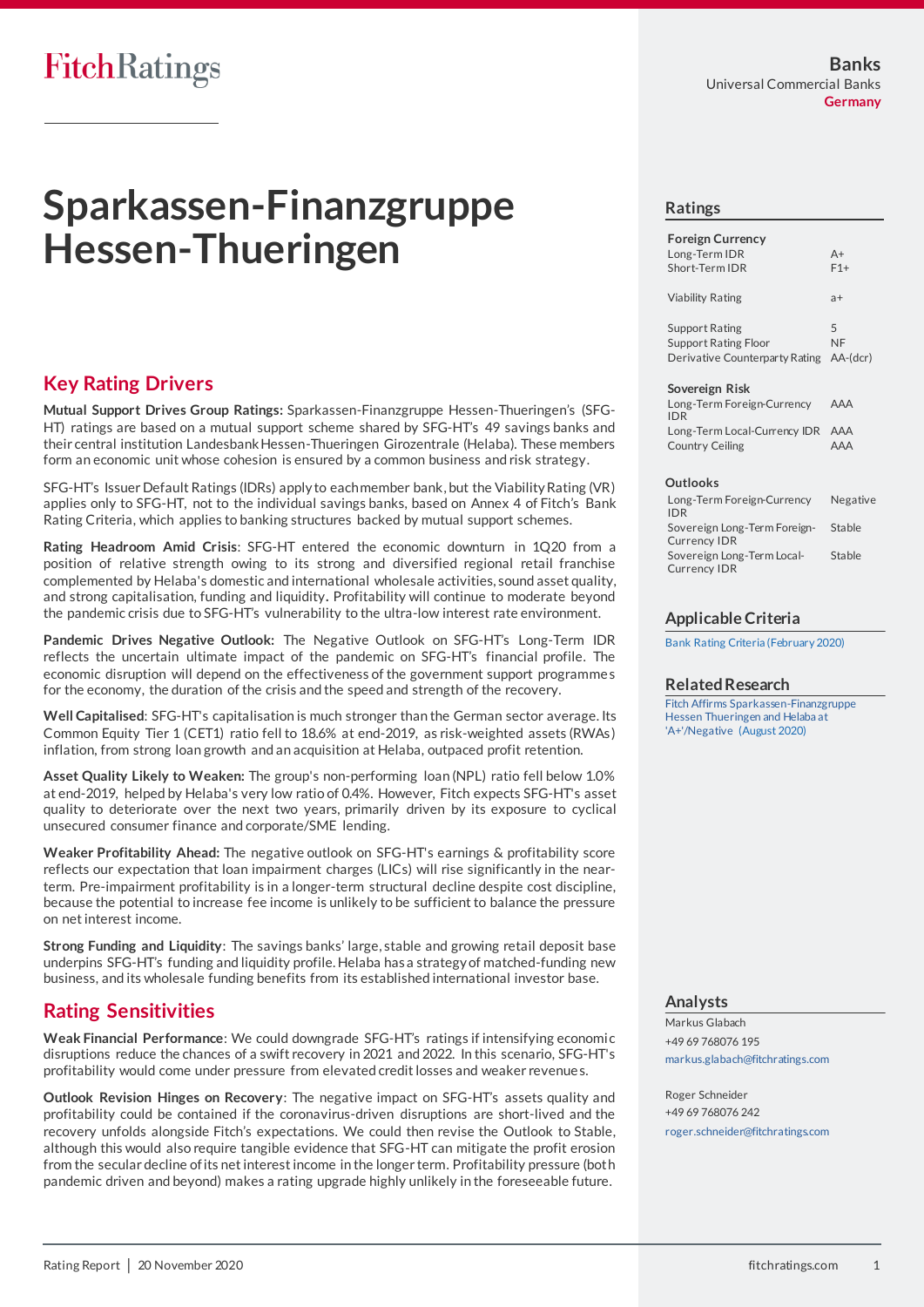## **Debt Rating Classes**

| Debt Level                              | Helaba     | <b>Individual Savings Banks</b> |
|-----------------------------------------|------------|---------------------------------|
| Deposit ratings                         | $AA$ -/F1+ | $A+/F1+$                        |
| Senior preferred (SP) debt              | AA-        |                                 |
| Senior non-preferred (SNP) debt         | A+         |                                 |
| Guaranteed senior and subordinated debt | AAA        |                                 |
| Tier 2 subordinated debt                | А-         |                                 |
| Source: Fitch Ratings                   |            |                                 |

Helaba's Derivative Counterparty Rating and its long-term SP debt and deposit ratings are one notch above its Long-Term IDR to reflect the protection of preferred creditors by the bank's large resolution buffers. Helaba's SNP debt rating is aligned with its Long-Term IDR.

The 'AAA' of Helaba's guaranteed senior unsecured and subordinated Tier 2 debt reflect the ability and propensity of the states of Hesse and Thueringia's to honour their grandfathered statutory guarantees. We believe the guarantees protect both senior and subordinated debt because the statutory guarantor's liability (Gewaehrtraeger-haftung) does not differentiate between the seniority of debt classes. In our view, regulatory and EU state aid frameworks do not constrain the level of support for grandfathered debt.

Helaba's non-guaranteed subordinated Tier 2 notes are notched down twice from SFG-HT's VR to reflect Fitch's baseline notching for loss-severity, and the assumption that extraordinary support from SFG-HT would be forthcoming to support these junior instruments, if needed.

The savings banks' long-term deposit ratings are one notch below those of Helaba to reflect their lower protection in a resolution scenario. We believe savings banks' depositors are less likely than Helaba's depositors to benefit from the protection of Helaba's large layer of SNP and subordinated debt if SFG-HT fails. The authorities appear to favour a single-point-of-entry resolution strategy with a bail-in for Helaba, which excludes the savings banks. As long as SFG-HT is not recognised as a regulatory resolution group including the savings banks, the likeliest resolution approach for savings banks will remain standard insolvency procedures. As a result, savings banks' depositors would not benefit from a bail-in of Helaba's junior and SNP buffers.

SFG-HT and the savings banks' Short-Term IDR of 'F1+' is the higher of two options mapping to their Long-Term IDRs of 'A+'. This reflects the savings banks' large retail deposit base and leading collective market share in the regional retail deposit market, which underpins SFG-HT's strong funding and liquidity profile and drives the group's 'aa-' score for funding and liquidity.

| <b>Bar Chart Legend</b>            |                                           |        |          |  |  |  |  |  |
|------------------------------------|-------------------------------------------|--------|----------|--|--|--|--|--|
|                                    | Vertical bars - VR range of Rating Factor |        |          |  |  |  |  |  |
| Bar Colors - Influence on final VR |                                           |        |          |  |  |  |  |  |
|                                    | Higher influence                          |        |          |  |  |  |  |  |
|                                    | Moderate influence                        |        |          |  |  |  |  |  |
|                                    | Lower influence                           |        |          |  |  |  |  |  |
| Bar Arrows - Rating Factor Outlook |                                           |        |          |  |  |  |  |  |
| 介                                  | Positive                                  | IJ.    | Negative |  |  |  |  |  |
| ît                                 | Evolving                                  | $\Box$ | Stable   |  |  |  |  |  |

# **Ratings Navigator**

|              |              |                          |                 |                          |                      | Sparkassen-Finanzgruppe Hessen-Thueringen |                                                         | <b>ESG Relevance:</b>        |                        |                         |                                       | <b>Banks</b><br><b>Ratings Navigator</b> |
|--------------|--------------|--------------------------|-----------------|--------------------------|----------------------|-------------------------------------------|---------------------------------------------------------|------------------------------|------------------------|-------------------------|---------------------------------------|------------------------------------------|
|              | Peer Ratings | Operating<br>Environment | Company Profile | Management &<br>Strategy | <b>Risk Appetite</b> | <b>Asset Quality</b>                      | <b>Financial Profile</b><br>Earnings &<br>Profitability | Capitalisation &<br>Leverage | Funding &<br>Liquidity | <b>Viability Rating</b> | <b>Support Rating</b><br><b>Floor</b> | <b>Issuer Default</b><br>Rating          |
| aaa          |              |                          |                 |                          |                      |                                           |                                                         |                              |                        | aaa                     | AAA                                   | AAA                                      |
| $aa+$        |              |                          |                 |                          |                      |                                           |                                                         |                              |                        | $aa+$                   | $AA+$                                 | $AA+$                                    |
| aa           |              |                          |                 |                          |                      |                                           |                                                         |                              |                        | aa                      | AA                                    | AA                                       |
| aa-          |              |                          |                 |                          |                      |                                           |                                                         |                              |                        | aa-                     | AA-                                   | AA-                                      |
| $a+$         |              |                          |                 |                          |                      |                                           |                                                         |                              |                        | $ a+$                   | $A+$                                  | Negative<br>lA+                          |
| $\mathbf{a}$ |              |                          |                 |                          |                      |                                           |                                                         |                              |                        | a                       | A                                     | A                                        |
| $a-$         |              |                          |                 |                          |                      |                                           |                                                         |                              |                        | $a-$                    | А-                                    | А-                                       |
| bbb+         |              |                          |                 |                          |                      |                                           |                                                         |                              |                        | bbb+                    | BBB+                                  | BBB+                                     |
| bbb          |              |                          |                 |                          |                      |                                           |                                                         |                              |                        | bbb                     | <b>BBB</b>                            | <b>BBB</b>                               |
| bbb-         |              |                          |                 |                          |                      |                                           |                                                         |                              |                        | bbb-                    | BBB-                                  | BBB-                                     |
| bb+          |              |                          |                 |                          |                      |                                           |                                                         |                              |                        | $bb+$                   | $BB+$                                 | $BB+$                                    |
| bb           |              |                          |                 |                          |                      |                                           |                                                         |                              |                        | bb                      | <b>BB</b>                             | <b>BB</b>                                |
| bb-          |              |                          |                 |                          |                      |                                           |                                                         |                              |                        | bb-                     | BB-                                   | BB-                                      |
| $b+$         |              |                          |                 |                          |                      |                                           |                                                         |                              |                        | $b+$                    | $B+$                                  | $B+$                                     |
| $\mathbf b$  |              |                          |                 |                          |                      |                                           |                                                         |                              |                        | $\mathbf{b}$            | B                                     | B                                        |
| $b-$         |              |                          |                 |                          |                      |                                           |                                                         |                              |                        | $b -$                   | <b>B-</b>                             | <b>B-</b>                                |
| $CCC +$      |              |                          |                 |                          |                      |                                           |                                                         |                              |                        | $CCC +$                 | CCC+                                  | CCC+                                     |
| $_{\rm ccc}$ |              |                          |                 |                          |                      |                                           |                                                         |                              |                        | CCC                     | CCC                                   | CCC                                      |
| CCC-         |              |                          |                 |                          |                      |                                           |                                                         |                              |                        | CCC-                    | CCC-                                  | CCC-                                     |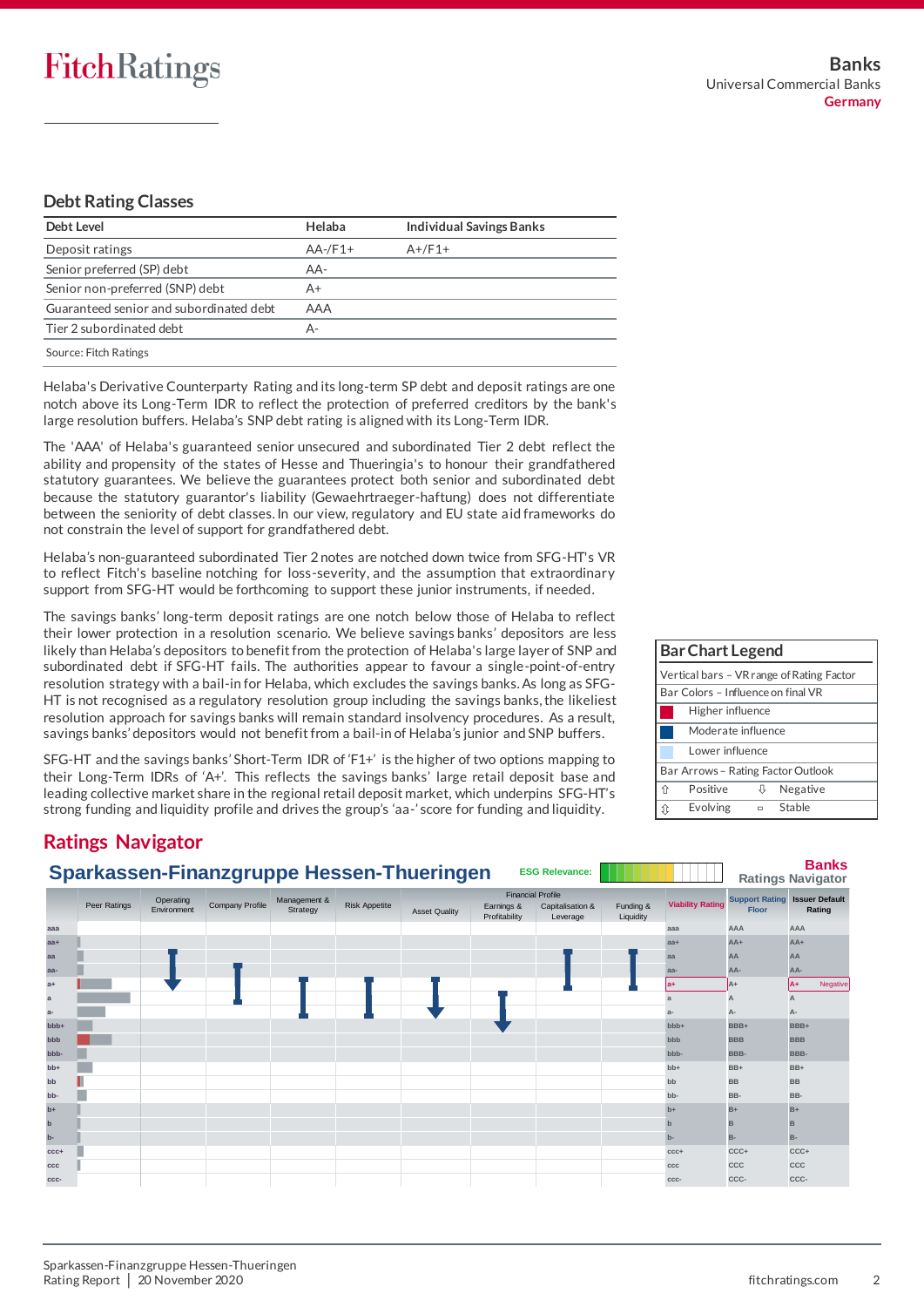# **Significant Changes**

## **Pandemic Could WeakenGroup's Credit Profile**

We lowered the operating environment score for German banks to 'aa-'/Negative from 'aa'/ Stable in April 2020 as the coronavirus pandemic exacerbates banks' vulnerability to a rapid and severe deterioration in earnings and asset quality. The negative trend signals that we could lower the operating environment score further if there are signs that the German economy will suffer in the longer term from the crisis, or if the domestic banking sector is unable to restore acceptable profits above pre-crisis levels. Sustainably better profitability is likely to require greater pricing discipline and consolidation to remove excess capacity from the sector.

Germany has launched comprehensive fiscal measures in the form of large aid programmes to support companies and households affected by the crisis. Together with regulatory forbearance for the classification of crisis-driven NPLs, these programmes have strongly mitigated negative rating migration, RWA inflation and provisioning needs this year. We do not expect asset quality to deteriorate significantly before 2021.

However, German borrowers' credit quality is likely to deteriorate in 2021 despite this comprehensive support because some vulnerable borrowers will not fully recover, and many corporates and SMEs are likely to emerge markedly weaker from the crisis.

Following a milder course than in other European economies since the start of the pandemic and a stronger-than-expected economic recovery in 3Q20, Fitch's November economic forecast assumes a slightly less severe contraction of German GDP by 5.7% in 2020, but also a slightly less sharp recovery of 4.8% in 2021 than in the September forecast.

### **Balance Sheet Swells by EUR50 billion or 19% in 2019**

Beyond buoyant client business, half of SFG-HT's strong balance sheet growth in 2019, which is not intended to be sustained, came from Helaba's opportunistic acquisition of KOFIBA-Kommunalfinanzierungsbank, (formerly Dexia Kommunalbank Deutschland), a covered bond issuer in wind-down. The acquisition is aimed to extract cost synergies. Helaba also completed the takeover from DVB Bank SE of a land transport loan book of more than EUR1 billion.

### **Merger Talks with DekaBank Postponed**

Helaba initiated in 2019 talks with DekaBank Deutsche Girozentrale, the central securities and investment funds provider of Sparkassen-Finanzgruppe (SFG), the nationwide savings banks group, to explore a potential tie-up. We believe the creation of a large single central institution for SFG and SFG-HT would raise efficiency and could foster further consolidation within SFG. However, the talks are now on hold due to the COVID-19 crisis, and we do not expect any progress anytime soon.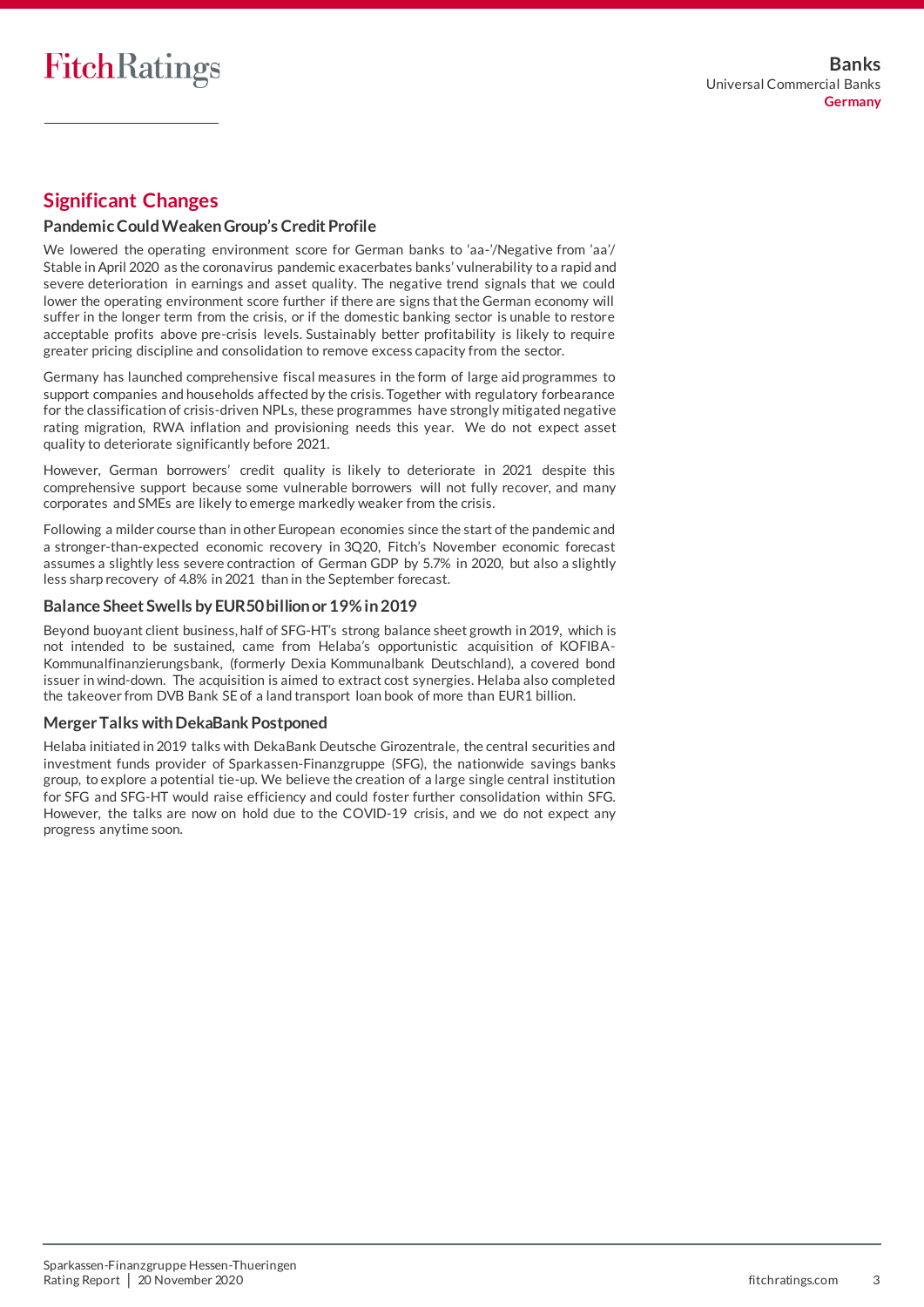# **Summary Financials and Key Ratios**

| (EURm)<br>(EURm)<br>(EURm)<br>Summary income statement<br>Net interest and dividend income<br>2,935<br>2,954<br>3,001<br>Net fees and commissions<br>1,114<br>1,029<br>1,025<br>968<br>782<br>229<br>926<br>Other operating income<br>4,831<br>4,212<br>4,952<br>Total operating income<br>3,302<br>3,258<br>3,601<br>Operating costs<br>954<br>Pre-impairment operating profit<br>1,529<br>1,351<br>1,695<br>188<br>$-4$<br>$-100$<br>Loan and other impairment charges<br>Operating profit<br>1,341<br>958<br>1,451<br>1,598<br>Other non-operating items (net)<br>$\mathbf{O}$<br>130<br>$-10$<br>323<br>306<br>439<br>Tax<br>Net income<br>1,148<br>652<br>1,002<br>Summary balance sheet<br>183.616<br>162,203<br>155,474<br>Gross Ioans<br>- Of which impaired<br>1,653<br>1,900<br>2,200<br>Loan loss allowances<br>824<br>803<br>922<br>182,792<br>161,400<br>154,552<br>Net loans<br>15,558<br>9,929<br>9,603<br>13,876<br>Interbank<br>Derivatives<br>19,417<br>11,738<br>12,341<br>Other securities and earning assets<br>60,670<br>66,637<br>58,737<br>62,415<br>284,404<br>235,233<br>Total earning assets<br>243,737<br>247,838<br>Cash and due from banks<br>20,051<br>11,683<br>13,293<br>Other assets<br>4,520<br>3,356<br>3,323<br><b>Total assets</b><br>308,975<br>258,776<br>251,849<br>256,628<br>152,816<br>128,825<br>123,954<br>Customer deposits<br>134,405<br>51,052<br>36,609<br>Interbank and other short-term funding<br>32,470<br>Other long-term funding<br>49,914<br>46,066<br>48,883<br>Trading liabilities and derivatives<br>26,959<br>14,956<br>14,488<br>230,095<br><b>Total funding</b><br>280,741<br>232,036<br>224,666<br>Other liabilities<br>4,210<br>4,292<br>4,657<br>4,418<br>591<br>543<br>916<br>Preference shares and hybrid capital<br>22,986<br>21,987<br>21,975<br>Total equity<br>Total liabilities and equity<br>308,975<br>258,776<br>251,849<br>Ratios (annualised as appropriate)<br>Profitability<br>Operating profit/risk-weighted assets<br>1.1<br>0.9<br>1.4<br>1.5<br>Net interest income/average earning assets<br>1.1<br>1.2<br>1.2<br>1.3<br>Non-interest expense/gross revenue<br>77.9<br>68.9<br>74.4<br>68.3<br>Net income/average equity<br>5.1<br>3.0<br>4.7 | 31 Dec 19 | 31 Dec 18 | 31 Dec 17 | 31 Dec 16 |
|------------------------------------------------------------------------------------------------------------------------------------------------------------------------------------------------------------------------------------------------------------------------------------------------------------------------------------------------------------------------------------------------------------------------------------------------------------------------------------------------------------------------------------------------------------------------------------------------------------------------------------------------------------------------------------------------------------------------------------------------------------------------------------------------------------------------------------------------------------------------------------------------------------------------------------------------------------------------------------------------------------------------------------------------------------------------------------------------------------------------------------------------------------------------------------------------------------------------------------------------------------------------------------------------------------------------------------------------------------------------------------------------------------------------------------------------------------------------------------------------------------------------------------------------------------------------------------------------------------------------------------------------------------------------------------------------------------------------------------------------------------------------------------------------------------------------------------------------------------------------------------------------------------------------------------------------------------------------------------------------------------------------------------------------------------------------------------------------------------------------------------------------------------------------------------------------------------------------------------|-----------|-----------|-----------|-----------|
|                                                                                                                                                                                                                                                                                                                                                                                                                                                                                                                                                                                                                                                                                                                                                                                                                                                                                                                                                                                                                                                                                                                                                                                                                                                                                                                                                                                                                                                                                                                                                                                                                                                                                                                                                                                                                                                                                                                                                                                                                                                                                                                                                                                                                                    |           |           |           | (EURm)    |
|                                                                                                                                                                                                                                                                                                                                                                                                                                                                                                                                                                                                                                                                                                                                                                                                                                                                                                                                                                                                                                                                                                                                                                                                                                                                                                                                                                                                                                                                                                                                                                                                                                                                                                                                                                                                                                                                                                                                                                                                                                                                                                                                                                                                                                    |           |           |           |           |
|                                                                                                                                                                                                                                                                                                                                                                                                                                                                                                                                                                                                                                                                                                                                                                                                                                                                                                                                                                                                                                                                                                                                                                                                                                                                                                                                                                                                                                                                                                                                                                                                                                                                                                                                                                                                                                                                                                                                                                                                                                                                                                                                                                                                                                    |           |           |           | 3,172     |
|                                                                                                                                                                                                                                                                                                                                                                                                                                                                                                                                                                                                                                                                                                                                                                                                                                                                                                                                                                                                                                                                                                                                                                                                                                                                                                                                                                                                                                                                                                                                                                                                                                                                                                                                                                                                                                                                                                                                                                                                                                                                                                                                                                                                                                    |           |           |           |           |
|                                                                                                                                                                                                                                                                                                                                                                                                                                                                                                                                                                                                                                                                                                                                                                                                                                                                                                                                                                                                                                                                                                                                                                                                                                                                                                                                                                                                                                                                                                                                                                                                                                                                                                                                                                                                                                                                                                                                                                                                                                                                                                                                                                                                                                    |           |           |           | 1,099     |
|                                                                                                                                                                                                                                                                                                                                                                                                                                                                                                                                                                                                                                                                                                                                                                                                                                                                                                                                                                                                                                                                                                                                                                                                                                                                                                                                                                                                                                                                                                                                                                                                                                                                                                                                                                                                                                                                                                                                                                                                                                                                                                                                                                                                                                    |           |           |           | 5,239     |
|                                                                                                                                                                                                                                                                                                                                                                                                                                                                                                                                                                                                                                                                                                                                                                                                                                                                                                                                                                                                                                                                                                                                                                                                                                                                                                                                                                                                                                                                                                                                                                                                                                                                                                                                                                                                                                                                                                                                                                                                                                                                                                                                                                                                                                    |           |           |           | 3,544     |
|                                                                                                                                                                                                                                                                                                                                                                                                                                                                                                                                                                                                                                                                                                                                                                                                                                                                                                                                                                                                                                                                                                                                                                                                                                                                                                                                                                                                                                                                                                                                                                                                                                                                                                                                                                                                                                                                                                                                                                                                                                                                                                                                                                                                                                    |           |           |           |           |
|                                                                                                                                                                                                                                                                                                                                                                                                                                                                                                                                                                                                                                                                                                                                                                                                                                                                                                                                                                                                                                                                                                                                                                                                                                                                                                                                                                                                                                                                                                                                                                                                                                                                                                                                                                                                                                                                                                                                                                                                                                                                                                                                                                                                                                    |           |           |           | 97        |
|                                                                                                                                                                                                                                                                                                                                                                                                                                                                                                                                                                                                                                                                                                                                                                                                                                                                                                                                                                                                                                                                                                                                                                                                                                                                                                                                                                                                                                                                                                                                                                                                                                                                                                                                                                                                                                                                                                                                                                                                                                                                                                                                                                                                                                    |           |           |           |           |
|                                                                                                                                                                                                                                                                                                                                                                                                                                                                                                                                                                                                                                                                                                                                                                                                                                                                                                                                                                                                                                                                                                                                                                                                                                                                                                                                                                                                                                                                                                                                                                                                                                                                                                                                                                                                                                                                                                                                                                                                                                                                                                                                                                                                                                    |           |           |           | $-2$      |
|                                                                                                                                                                                                                                                                                                                                                                                                                                                                                                                                                                                                                                                                                                                                                                                                                                                                                                                                                                                                                                                                                                                                                                                                                                                                                                                                                                                                                                                                                                                                                                                                                                                                                                                                                                                                                                                                                                                                                                                                                                                                                                                                                                                                                                    |           |           |           | 446       |
|                                                                                                                                                                                                                                                                                                                                                                                                                                                                                                                                                                                                                                                                                                                                                                                                                                                                                                                                                                                                                                                                                                                                                                                                                                                                                                                                                                                                                                                                                                                                                                                                                                                                                                                                                                                                                                                                                                                                                                                                                                                                                                                                                                                                                                    |           |           |           | 1,150     |
|                                                                                                                                                                                                                                                                                                                                                                                                                                                                                                                                                                                                                                                                                                                                                                                                                                                                                                                                                                                                                                                                                                                                                                                                                                                                                                                                                                                                                                                                                                                                                                                                                                                                                                                                                                                                                                                                                                                                                                                                                                                                                                                                                                                                                                    |           |           |           |           |
|                                                                                                                                                                                                                                                                                                                                                                                                                                                                                                                                                                                                                                                                                                                                                                                                                                                                                                                                                                                                                                                                                                                                                                                                                                                                                                                                                                                                                                                                                                                                                                                                                                                                                                                                                                                                                                                                                                                                                                                                                                                                                                                                                                                                                                    |           |           |           | 156,472   |
|                                                                                                                                                                                                                                                                                                                                                                                                                                                                                                                                                                                                                                                                                                                                                                                                                                                                                                                                                                                                                                                                                                                                                                                                                                                                                                                                                                                                                                                                                                                                                                                                                                                                                                                                                                                                                                                                                                                                                                                                                                                                                                                                                                                                                                    |           |           |           | 2,800     |
|                                                                                                                                                                                                                                                                                                                                                                                                                                                                                                                                                                                                                                                                                                                                                                                                                                                                                                                                                                                                                                                                                                                                                                                                                                                                                                                                                                                                                                                                                                                                                                                                                                                                                                                                                                                                                                                                                                                                                                                                                                                                                                                                                                                                                                    |           |           |           | 1,365     |
|                                                                                                                                                                                                                                                                                                                                                                                                                                                                                                                                                                                                                                                                                                                                                                                                                                                                                                                                                                                                                                                                                                                                                                                                                                                                                                                                                                                                                                                                                                                                                                                                                                                                                                                                                                                                                                                                                                                                                                                                                                                                                                                                                                                                                                    |           |           |           | 155,107   |
|                                                                                                                                                                                                                                                                                                                                                                                                                                                                                                                                                                                                                                                                                                                                                                                                                                                                                                                                                                                                                                                                                                                                                                                                                                                                                                                                                                                                                                                                                                                                                                                                                                                                                                                                                                                                                                                                                                                                                                                                                                                                                                                                                                                                                                    |           |           |           |           |
|                                                                                                                                                                                                                                                                                                                                                                                                                                                                                                                                                                                                                                                                                                                                                                                                                                                                                                                                                                                                                                                                                                                                                                                                                                                                                                                                                                                                                                                                                                                                                                                                                                                                                                                                                                                                                                                                                                                                                                                                                                                                                                                                                                                                                                    |           |           |           | 16,440    |
|                                                                                                                                                                                                                                                                                                                                                                                                                                                                                                                                                                                                                                                                                                                                                                                                                                                                                                                                                                                                                                                                                                                                                                                                                                                                                                                                                                                                                                                                                                                                                                                                                                                                                                                                                                                                                                                                                                                                                                                                                                                                                                                                                                                                                                    |           |           |           |           |
|                                                                                                                                                                                                                                                                                                                                                                                                                                                                                                                                                                                                                                                                                                                                                                                                                                                                                                                                                                                                                                                                                                                                                                                                                                                                                                                                                                                                                                                                                                                                                                                                                                                                                                                                                                                                                                                                                                                                                                                                                                                                                                                                                                                                                                    |           |           |           |           |
|                                                                                                                                                                                                                                                                                                                                                                                                                                                                                                                                                                                                                                                                                                                                                                                                                                                                                                                                                                                                                                                                                                                                                                                                                                                                                                                                                                                                                                                                                                                                                                                                                                                                                                                                                                                                                                                                                                                                                                                                                                                                                                                                                                                                                                    |           |           |           | 5,412     |
|                                                                                                                                                                                                                                                                                                                                                                                                                                                                                                                                                                                                                                                                                                                                                                                                                                                                                                                                                                                                                                                                                                                                                                                                                                                                                                                                                                                                                                                                                                                                                                                                                                                                                                                                                                                                                                                                                                                                                                                                                                                                                                                                                                                                                                    |           |           |           | 3,378     |
|                                                                                                                                                                                                                                                                                                                                                                                                                                                                                                                                                                                                                                                                                                                                                                                                                                                                                                                                                                                                                                                                                                                                                                                                                                                                                                                                                                                                                                                                                                                                                                                                                                                                                                                                                                                                                                                                                                                                                                                                                                                                                                                                                                                                                                    |           |           |           |           |
|                                                                                                                                                                                                                                                                                                                                                                                                                                                                                                                                                                                                                                                                                                                                                                                                                                                                                                                                                                                                                                                                                                                                                                                                                                                                                                                                                                                                                                                                                                                                                                                                                                                                                                                                                                                                                                                                                                                                                                                                                                                                                                                                                                                                                                    |           |           |           |           |
|                                                                                                                                                                                                                                                                                                                                                                                                                                                                                                                                                                                                                                                                                                                                                                                                                                                                                                                                                                                                                                                                                                                                                                                                                                                                                                                                                                                                                                                                                                                                                                                                                                                                                                                                                                                                                                                                                                                                                                                                                                                                                                                                                                                                                                    |           |           |           | 32,185    |
|                                                                                                                                                                                                                                                                                                                                                                                                                                                                                                                                                                                                                                                                                                                                                                                                                                                                                                                                                                                                                                                                                                                                                                                                                                                                                                                                                                                                                                                                                                                                                                                                                                                                                                                                                                                                                                                                                                                                                                                                                                                                                                                                                                                                                                    |           |           |           | 51,549    |
|                                                                                                                                                                                                                                                                                                                                                                                                                                                                                                                                                                                                                                                                                                                                                                                                                                                                                                                                                                                                                                                                                                                                                                                                                                                                                                                                                                                                                                                                                                                                                                                                                                                                                                                                                                                                                                                                                                                                                                                                                                                                                                                                                                                                                                    |           |           |           | 22,407    |
|                                                                                                                                                                                                                                                                                                                                                                                                                                                                                                                                                                                                                                                                                                                                                                                                                                                                                                                                                                                                                                                                                                                                                                                                                                                                                                                                                                                                                                                                                                                                                                                                                                                                                                                                                                                                                                                                                                                                                                                                                                                                                                                                                                                                                                    |           |           |           |           |
|                                                                                                                                                                                                                                                                                                                                                                                                                                                                                                                                                                                                                                                                                                                                                                                                                                                                                                                                                                                                                                                                                                                                                                                                                                                                                                                                                                                                                                                                                                                                                                                                                                                                                                                                                                                                                                                                                                                                                                                                                                                                                                                                                                                                                                    |           |           |           |           |
|                                                                                                                                                                                                                                                                                                                                                                                                                                                                                                                                                                                                                                                                                                                                                                                                                                                                                                                                                                                                                                                                                                                                                                                                                                                                                                                                                                                                                                                                                                                                                                                                                                                                                                                                                                                                                                                                                                                                                                                                                                                                                                                                                                                                                                    |           |           |           | 977       |
|                                                                                                                                                                                                                                                                                                                                                                                                                                                                                                                                                                                                                                                                                                                                                                                                                                                                                                                                                                                                                                                                                                                                                                                                                                                                                                                                                                                                                                                                                                                                                                                                                                                                                                                                                                                                                                                                                                                                                                                                                                                                                                                                                                                                                                    |           |           |           | 21,138    |
|                                                                                                                                                                                                                                                                                                                                                                                                                                                                                                                                                                                                                                                                                                                                                                                                                                                                                                                                                                                                                                                                                                                                                                                                                                                                                                                                                                                                                                                                                                                                                                                                                                                                                                                                                                                                                                                                                                                                                                                                                                                                                                                                                                                                                                    |           |           |           | 256,628   |
|                                                                                                                                                                                                                                                                                                                                                                                                                                                                                                                                                                                                                                                                                                                                                                                                                                                                                                                                                                                                                                                                                                                                                                                                                                                                                                                                                                                                                                                                                                                                                                                                                                                                                                                                                                                                                                                                                                                                                                                                                                                                                                                                                                                                                                    |           |           |           |           |
|                                                                                                                                                                                                                                                                                                                                                                                                                                                                                                                                                                                                                                                                                                                                                                                                                                                                                                                                                                                                                                                                                                                                                                                                                                                                                                                                                                                                                                                                                                                                                                                                                                                                                                                                                                                                                                                                                                                                                                                                                                                                                                                                                                                                                                    |           |           |           |           |
|                                                                                                                                                                                                                                                                                                                                                                                                                                                                                                                                                                                                                                                                                                                                                                                                                                                                                                                                                                                                                                                                                                                                                                                                                                                                                                                                                                                                                                                                                                                                                                                                                                                                                                                                                                                                                                                                                                                                                                                                                                                                                                                                                                                                                                    |           |           |           |           |
|                                                                                                                                                                                                                                                                                                                                                                                                                                                                                                                                                                                                                                                                                                                                                                                                                                                                                                                                                                                                                                                                                                                                                                                                                                                                                                                                                                                                                                                                                                                                                                                                                                                                                                                                                                                                                                                                                                                                                                                                                                                                                                                                                                                                                                    |           |           |           |           |
|                                                                                                                                                                                                                                                                                                                                                                                                                                                                                                                                                                                                                                                                                                                                                                                                                                                                                                                                                                                                                                                                                                                                                                                                                                                                                                                                                                                                                                                                                                                                                                                                                                                                                                                                                                                                                                                                                                                                                                                                                                                                                                                                                                                                                                    |           |           |           |           |
|                                                                                                                                                                                                                                                                                                                                                                                                                                                                                                                                                                                                                                                                                                                                                                                                                                                                                                                                                                                                                                                                                                                                                                                                                                                                                                                                                                                                                                                                                                                                                                                                                                                                                                                                                                                                                                                                                                                                                                                                                                                                                                                                                                                                                                    |           |           |           | 5.6       |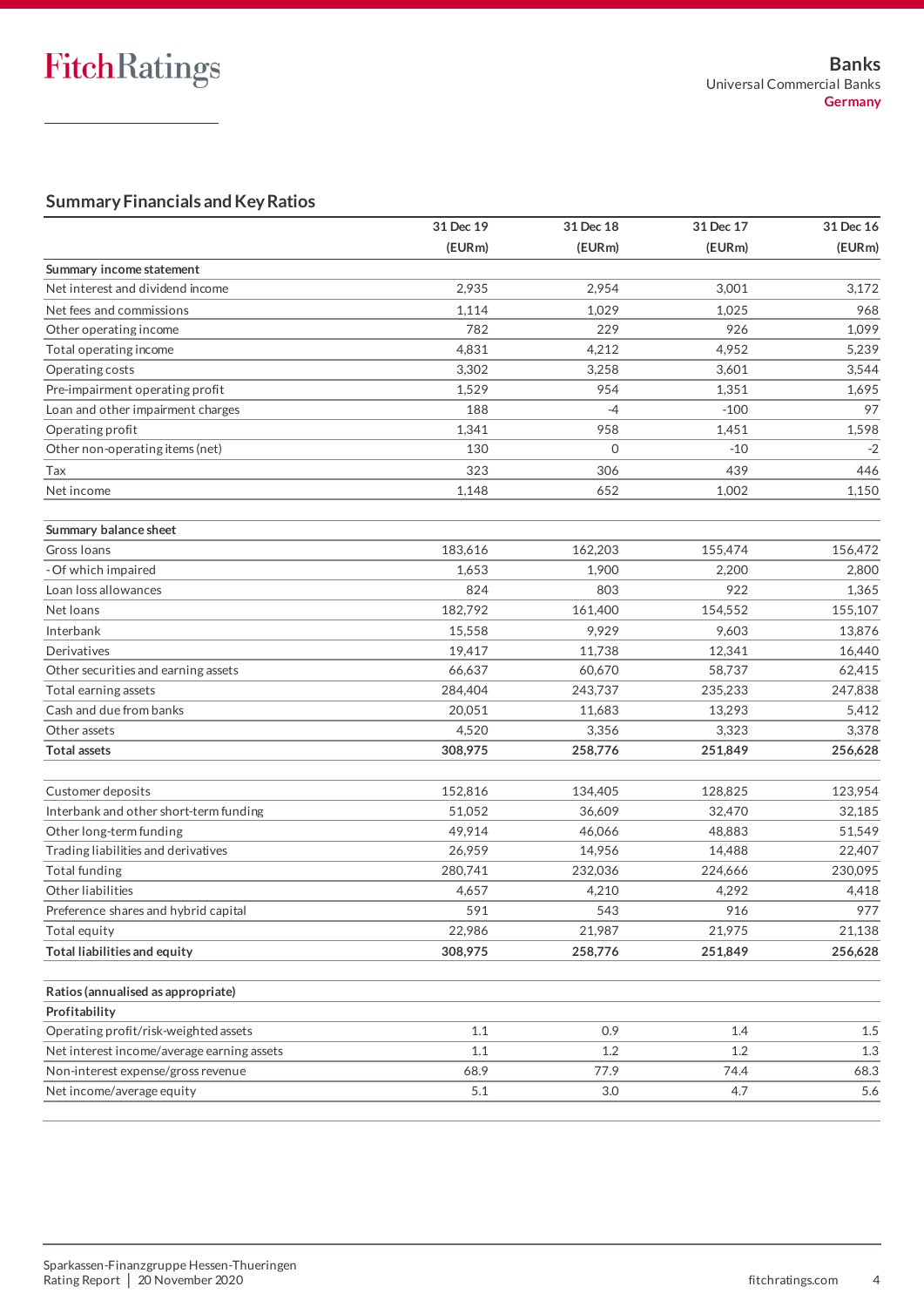# **Summary Financials and Key Ratios (Cont.)**

| 31 Dec 19 | 31 Dec 18 | 31 Dec 17 | 31 Dec 16 |
|-----------|-----------|-----------|-----------|
| (EURm)    | (EURm)    | (EURm)    | (EURm)    |
|           |           |           |           |
| 0.9       | 1.2       | 1.4       | 1.8       |
| 13.2      | 4.3       | $-0.6$    | 1.5       |
| 49.9      | 42.3      | 41.9      | 48.8      |
| 0.1       | 0.0       | $-0.1$    | 0.1       |
|           |           |           |           |
| 18.6      | 19.3      | 20.6      | 19.6      |
| 21.6      | 22.6      | 24.1      | 23.6      |
| 7.2       | 8.5       | 8.7       | 8.2       |
| 3.6       | 5.0       | 5.8       | 6.8       |
|           |           |           |           |
| 120.2     | 120.7     | 120.7     | 126.2     |
| 204       | 139       | n.a.      | n.a.      |
| 58.3      | 60.4      | 59.8      | 57.3      |
|           |           |           |           |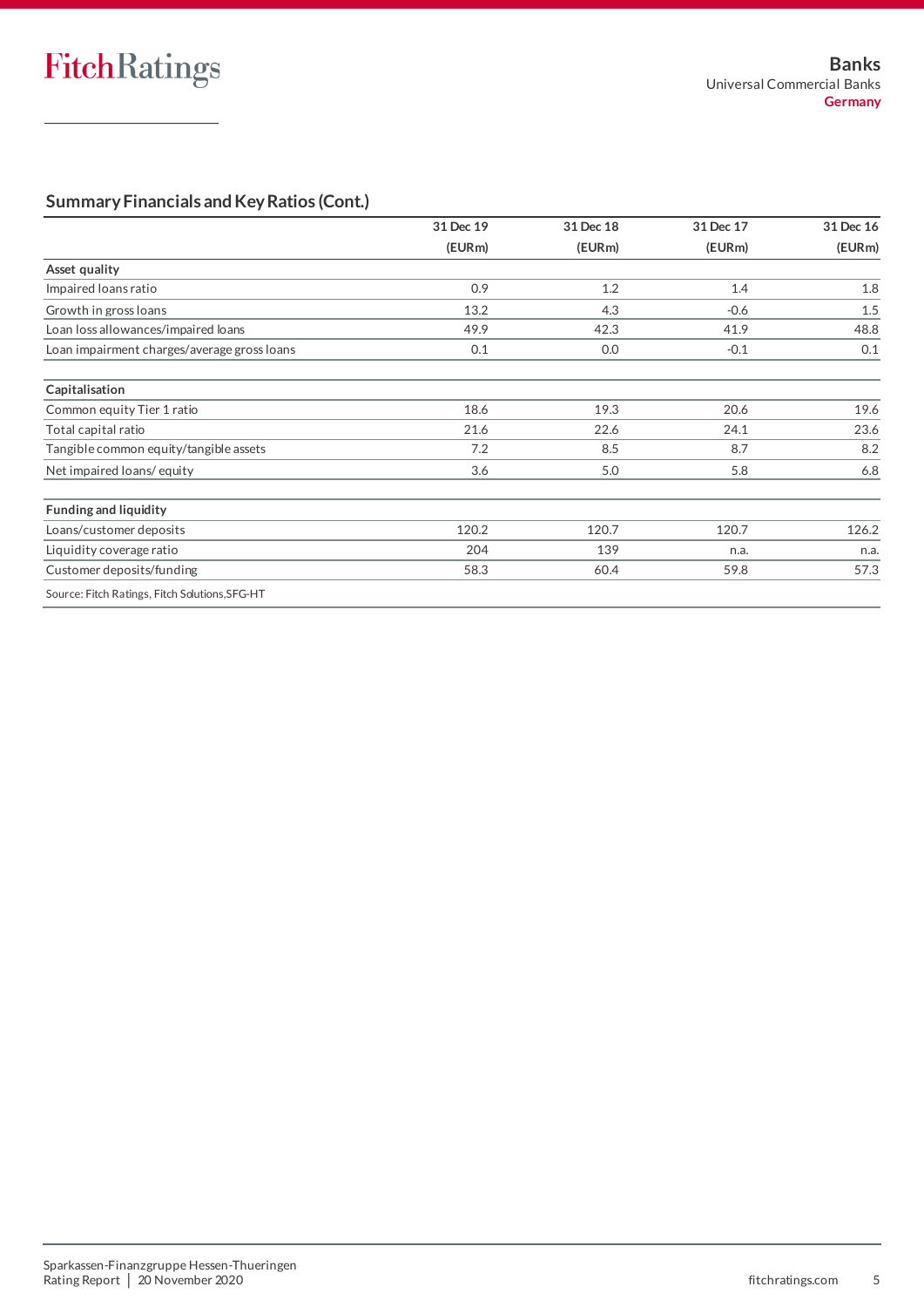# **Brief Company Summary**

### **Regional German BankingGroup**

SFG-HT is not a legal entity but a group of regional German savings banks with a large branch network interlinked with Helaba as their central institution. It comprises 33 savings banks in Hesse (with EUR105 billion of total assets at end-2019), 16 in Thuringia (with EUR27 billion) and Helaba (with EUR207 billion, including a building society) and an insurer. We rate a furthe r 323 savings banks outside Hesse/Thuringia separately as part of SFG.

The savings banks are owned and controlled by their respective municipalities and operate within a local area delimited by law. This ensures performance-enhancing knowledge of their local environment and high client loyalty within their local communities, where the banks are socially engaged. Helaba, by a wide margin SFG-HT's largest member, is the central institution and prime cooperation partner for the savings banks in Hesse and Thuringia, as well as those in North Rhine-Westphalia and Brandenburg, although these are not members of SFG-HT.

### **Stronger Cohesion Positively Differentiates SFG-HT from SFG**

SFG-HT's members are part of SFG's nationwide network of interlinked regional mutual support schemes, which is designed as an institutional protection scheme and recognised as such by the regulators. In addition, SFG-HT has its own regional reserve fund to emphasize its members' solidarity. The fund's volume was EUR509 million at end-2019 (EUR475 million at end-2018) with a target to reach 0.5% of the members' RWAs.

SFG-HT's cohesion, including between the savings banks and Helaba, is stronger than SFG's . This is evidenced by SFG-HT's common business and risk strategy, common risk monitoring , governance structure, the reserve fund and consolidated IFRS accounts.

# **Key Financial Metrics – Latest Developments**

## **Material Asset Quality Impact from Pandemic**

SFG-HT's strong asset quality until the pandemic benefited from its solid client base including small businesses, and Helaba's low NPL ratio of 0.4%. The latter evidences Helaba's conservative risk appetite and focus on the public and collateralised real estate lending, which still perform well. Helaba's smaller corporate loan book is less exposed than other Landesbanken to cyclical sectors. However, our assessment of SFG-HT's asset quality considers Helaba's concentration risk, especially its large commercial real estate book that is sensitive to a property crisis. This is balanced by the savings banks' granular and well collateralised domestic retail lending.

Our base case assumes that SFG-HT's NPL ratio will remain below 3% by end-2021. The numbe r of insolvencies of German businesses that became overindebted due to the pandemic is likely to rise strongly from 2021, because a law suspending the obligation to file for bankrupcty will lapse at end-4Q20, unless the recent resurgence in infections prompts the government to extend the measure into 2021. The vast state support measures, including KfW's emergency loans channelled through the savings banks, will not fully neutralise crisis -driven credit losses but will strongly reduce them by containing the deterioration in corporate cash flows.

## **Profitability Pressured by LICs and Margins**

Given SFG-HT's RWA density of about 40%, which is inflated by the savings banks' use of the standardised approach to assess their credit risk, its profitability still compares well with other large European mutual banking groups. The latter tend to derive their lower risk weights from a widespread use of the internal rating-based approach.

SFG-HT's operating profit/RWA rebounded to 1.1% in 2019 (from 0.9% in 2018), mainly driven by a positive swing in the fair value result, which rose by EUR586 million, but is unsustainable as it was largely driven by a reversal of market-driven fair value losses incurred in 2018.

The group's profitability is in a longer-term structural decline, similar to SFG and the German cooperative banks. This reflects the pressure on net interest income, which is driven by the low interest rate environment and is unlikely to be fully compensated for by future increases of fee income. SFG-HT showed good cost discipline in 2019 and Helaba launched a restructuring

#### **Loan Exposure Split** Total EUR219bn at end-2019<sup>a</sup>







#### **Revenue Drivers**

-20% 0% 20% 40% 60% 80% 100% **NII Fees Trading/valuation Other** 

2016 2017 2018 2019

Source: Fitch Ratings, SFG-HT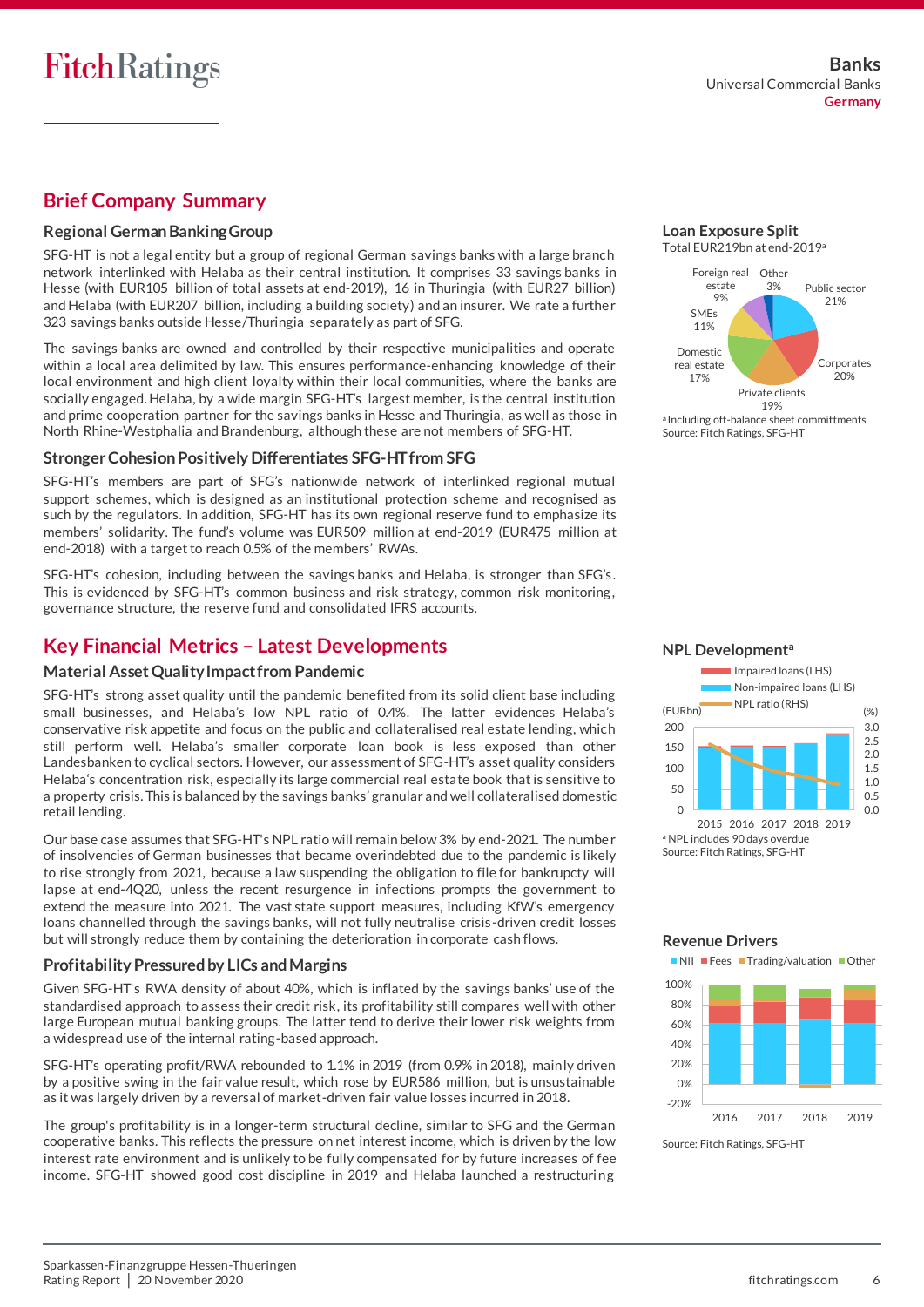# **FitchRatings**

programme including headcount reduction. Nevertheless, we expect this year's financial result to be significantly lower, driven by materially higher loan impairment charges due to the pandemic.

SFG-HT's reported cost-income ratio of 67% in 2019 is reasonable in light of its branch-heavy model and significantly better than the German banking sector average. Regulatory cost inflation and SFG-HT's commitment to its dense branch network will constrain the group's costcutting potential despite its good cost discipline.

So far, most savings bank have refrained from charging negative interest rates on mass retail deposits. But if this becomes inevitable, for example if the ECB's rates decline further, the strength of the savings banks' franchises should allow them to manage the resulting client attrition (and protect their future revenue generation) better than most large domestic competitors.

### **Outlook on SFG-HT's CapitalisationRevised to Stable**

SFG-HT's capitalisation is a rating strength and offers significant headroom at the current rating level. We revised the trend on the capitalisation and leverage score to stable from negative in August 2020, in line with SFG. Our base case suggests manageable pressure from the pandemic on SFG-HT's capitalisation given a strong starting point and our expectation of resilient revenue generation through the crisis. SFG-HT's lower-risk, stable business model and moderate risk appetite considerably limit the likelihood of large unexpected losses that could erode its capital.

The group's capital ratios have gradually eroded over the last three years because RWA growth, particularly in 2019 due to one-off effects, outpaced profit retention. Nevertheless, we believe that the group's capitalisation will remain one of the highest in the German banking sector and continue to provide sufficient headroom for loss absorption.

SFG-HT is not subject to the Supervisory Review and Evaluation Process (usually known as SREP) and MREL requirements or resolution planning at group level, neither does it not manage its capital centrally at group level. Each savings bank has its own SREP requirements, which ignore the benefit from mutual support schemes. Because most of them are regulated as less significant institutions, the preferred resolution strategy for these banks is insolvency rather than resolution. Most of the group's savings banks are not subject to MREL requirements, while Helaba (which is regulated separately as a domestic systemically important institution) must comply with both sets of requirements.

SFG-HT's capital is of high quality and consists predominantly of retained earnings. This reflects the group's solid record of profitability and low payout ratios for over a decade. Most of SFG-HT's savings banks use the standard approach to determine their credit-risk RWAs. This understates SFG-HT's risk-weighted capital ratios relative to European mutual peers and limits its vulnerability to RWA inflation from rating migration or regulatory changes. Part of the group's total regulatory capital is in form of undisclosed reserves under article 340f of German GAAP, which can be converted into CET1 capital at the savings banks' discretion.

### **Diversified Funding Franchise and Ample Liquidity**

SFG-HT's funding mix is driven by the saving banks' client deposits, historically a very stable funding source that has grown steadily over the last decade despite the low interest rates. These deposits are less sensitive to market sentiment than those of smaller competitors owing to SFG-HT's strong brand recognition and client relationships. This has also been the case since the start of the pandemic, and we expect their stability to remain intact through the crisis.

Helaba's sizeable unsecured debt and covered bond funding franchise inflates SFG-HT's loanto-deposit ratio (120 % at end-2019) compared with purely deposit-funded banking groups, but it also enhances SFG-HT's funding and liquidity profile (especially compared with SFG) by adding major diversification and established wholesale market access. In addition, privileged access to SFG's savings banks network is an important pillar of Helaba's funding strategy. Almost half of Helaba's debt issuance (about EUR18 billion in 2019) is either underwritten by savings banks for their own security portfolios or is distributed to savings banks' retail clients.

SFG-HT's strong liquidity is reflected in its weighted liquidity coverage ratio of 204% at end-2019 -196% at the savings banks and 225% at Helaba. The latter holds a large portfolio of EUR31 billion eligible for ECB and central bank funding, underpinning its strong liquidity. Helaba could issue further significant volumes of covered bonds to generate liquidity if needed.





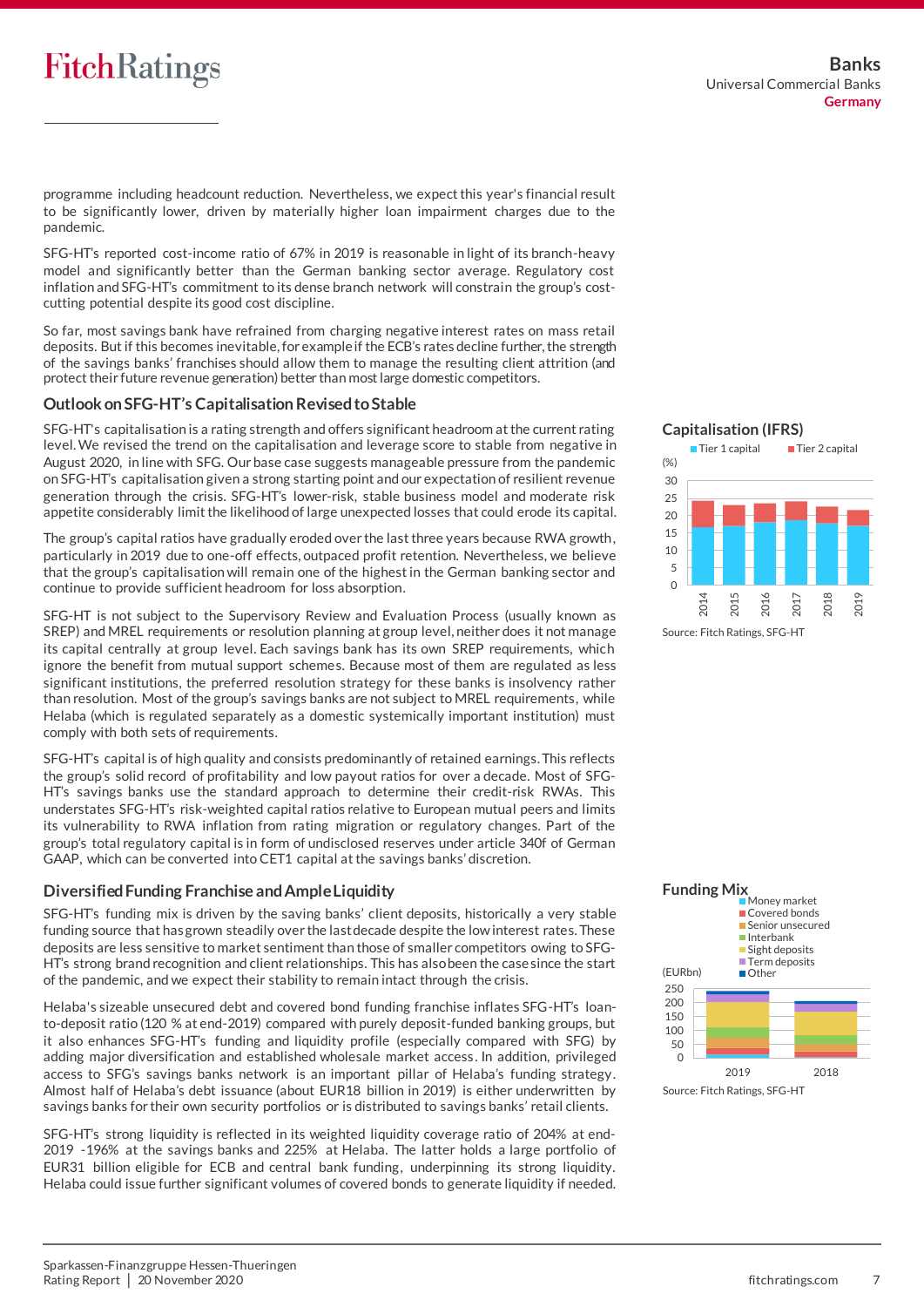

# **Sovereign/Institutional Support Assessment**

SFG-HT's Support Rating and Support Rating Floor reflect our view that, due to the EU's resolution framework, senior creditors cannot rely on full extraordinary state support.  $\sim$ **NF**

| <b>Support Factors</b>                             | Positive | <b>Neutral</b> | Negative |
|----------------------------------------------------|----------|----------------|----------|
| Sovereign ability to support system                |          |                |          |
| Size of banking system relative to economy         |          |                |          |
| Size of potential problem                          |          |                |          |
| Structure of banking system                        |          |                |          |
| Liability structure of banking system              |          |                |          |
| Sovereign financial flexibility (for rating level) |          |                |          |
| Sovereign propensity to support system             |          |                |          |
| Resolution legislation with senior debt bail-in    |          |                |          |
| Track record of banking sector support             |          |                |          |
| Government statements of support                   |          |                |          |
| Sovereign propensity to support bank               |          |                |          |
| Systemic importance                                |          |                |          |
| Liability structure of bank                        |          |                |          |
| Ownership                                          |          |                |          |
| Specifics of bank failure                          |          |                |          |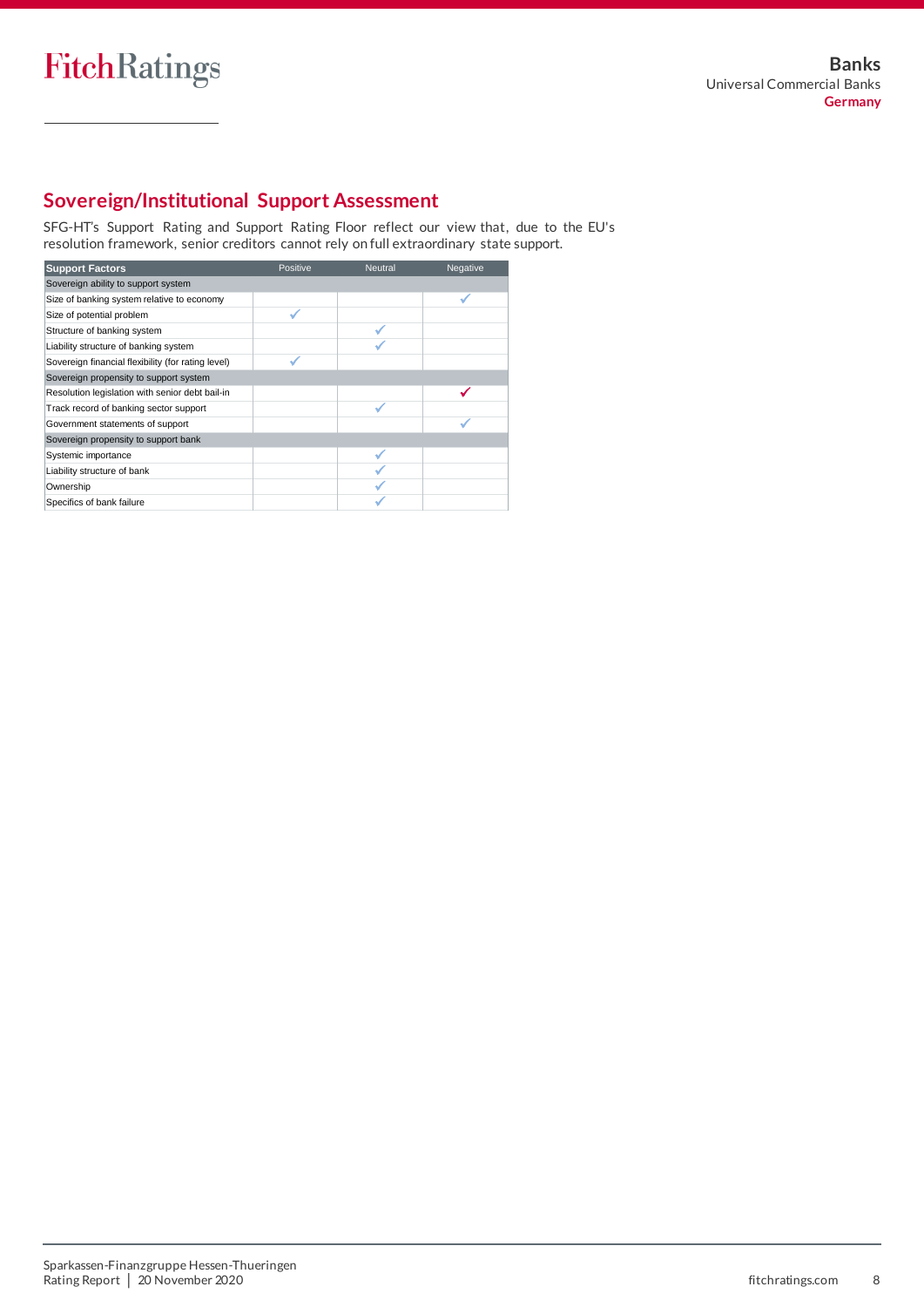# **Environmental, Social and Governance Considerations**

#### **Credit-Relevant ESG Derivation**

| <b>Credit-Relevant ESG Derivation</b> |         |                                                                                                                                                                                                                                                                        |               |         |                                                                                                                                                         |                |        |                | <b>Overall ESG Scale</b> |
|---------------------------------------|---------|------------------------------------------------------------------------------------------------------------------------------------------------------------------------------------------------------------------------------------------------------------------------|---------------|---------|---------------------------------------------------------------------------------------------------------------------------------------------------------|----------------|--------|----------------|--------------------------|
|                                       |         | Sparkassen-Finanzgruppe Hessen-Thueringen has 5 ESG potential rating drivers<br>Sparkassen-Finanzgruppe Hessen-Thueringen has exposure to compliance risks including fair lending practices, mis-selling, repossession/foreclosure practices, consumer data protection |               |         | key driver                                                                                                                                              | $\Omega$       | issues | 5              |                          |
|                                       |         | (data security) but this has very low impact on the rating.<br>Governance is minimally relevant to the rating and is not currently a driver.                                                                                                                           |               |         | driver                                                                                                                                                  | $\Omega$       | issues |                |                          |
|                                       |         |                                                                                                                                                                                                                                                                        |               |         | potential driver                                                                                                                                        | 5              | issues | 3              |                          |
|                                       |         |                                                                                                                                                                                                                                                                        |               |         | not a rating driver                                                                                                                                     | $\overline{4}$ | issues | $\overline{2}$ |                          |
|                                       |         |                                                                                                                                                                                                                                                                        |               |         |                                                                                                                                                         | 5              | issues |                |                          |
| <b>Environmental (E)</b>              |         |                                                                                                                                                                                                                                                                        |               |         |                                                                                                                                                         |                |        |                |                          |
| <b>General Issues</b>                 | E Score | <b>Sector-Specific Issues</b>                                                                                                                                                                                                                                          | Reference     | E Scale |                                                                                                                                                         |                |        |                |                          |
| GHG Emissions & Air Quality           |         | In.a.                                                                                                                                                                                                                                                                  | n.a.          | ь       | How to Read This Page<br>ESG scores range from 1 to 5 based on a 15-level color gradation. Red (5) is<br>most relevant and green (1) is least relevant. |                |        |                |                          |
| Energy Monggoment                     |         | $-$                                                                                                                                                                                                                                                                    | $\sim$ $\sim$ |         |                                                                                                                                                         |                |        |                |                          |

ant & Strategy

#### **Environmental (E)**

Financial Transparency

| General Issues                                                   | E Score        | Sector-Specific Issues                                                                                                                                   | Reference                                                                          |                | <b>E</b> Scale |  |
|------------------------------------------------------------------|----------------|----------------------------------------------------------------------------------------------------------------------------------------------------------|------------------------------------------------------------------------------------|----------------|----------------|--|
| GHG Emissions & Air Quality                                      |                | n.a.                                                                                                                                                     | n.a.                                                                               | 5              |                |  |
| <b>Energy Management</b>                                         |                | n.a.                                                                                                                                                     | n.a.                                                                               | $\Delta$       |                |  |
| Water & Wastewater Management                                    |                | n.a.                                                                                                                                                     | n.a.                                                                               | з              |                |  |
| Waste & Hazardous Materials<br>Management; Ecological Impacts    |                | n.a.                                                                                                                                                     | n.a.                                                                               | $\overline{2}$ |                |  |
| Exposure to Environmental<br>Impacts                             | $\overline{2}$ | Impact of extreme weather events on assets and/or operations and<br>corresponding risk appetite & management; catastrophe risk; credit<br>concentrations | Company Profile; Management &<br>Strategy; Risk Appetite; Asset<br>Quality         |                |                |  |
| Social (S)<br><b>General Issues</b>                              | S Score        | <b>Sector-Specific Issues</b>                                                                                                                            | Reference                                                                          |                | <b>S</b> Scale |  |
|                                                                  |                |                                                                                                                                                          |                                                                                    |                |                |  |
| Human Rights, Community<br>Relations, Access & Affordability     | $\overline{2}$ | Services for underbanked and underserved communities: SME and<br>community development programs; financial literacy programs                             | Company Profile; Management &<br>Strategy; Risk Appetite                           | 5              |                |  |
| Customer Welfare - Fair<br>Messaging, Privacy & Data<br>Security | 3              | Compliance risks including fair lending practices, mis-selling,<br>repossession/foreclosure practices, consumer data protection (data<br>security)       | Operating Environment; Company<br>Profile; Management & Strategy; Risk<br>Appetite | $\Delta$       |                |  |
| Labor Relations & Practices                                      | $\overline{2}$ | Impact of labor negotiations, including board/employee compensation<br>and composition                                                                   | Company Profile; Management &<br>Strategy                                          | 3              |                |  |

| Employee Wellbeing                |               | n.a.                                                                                                                                                                                                      | n.a.                                                                             |
|-----------------------------------|---------------|-----------------------------------------------------------------------------------------------------------------------------------------------------------------------------------------------------------|----------------------------------------------------------------------------------|
| <b>Exposure to Social Impacts</b> | $\mathcal{P}$ | Shift in social or consumer preferences as a result of an institution's<br>social positions, or social and/or political disapproval of core banking<br>practices                                          | Company Profile; Financial Profile                                               |
| Governance (G)                    |               |                                                                                                                                                                                                           |                                                                                  |
| <b>General Issues</b>             | G Score       | <b>Sector-Specific Issues</b>                                                                                                                                                                             | Reference                                                                        |
| Management Strategy               | 3             | Operational implementation of strategy                                                                                                                                                                    | Management & Strategy                                                            |
| Governance Structure              | 3             | Board independence and effectiveness; ownership concentration;<br>protection of creditor/stakeholder rights; legal /compliance risks;<br>business continuity; key person risk; related party transactions | Management & Strategy; Earnings &<br>Profitability; Capitalisation &<br>Leverage |
| <b>Group Structure</b>            |               | Organizational structure; appropriateness relative to business model;<br>opacity; intra-group dynamics; ownership                                                                                         | Company Profile                                                                  |
|                                   |               |                                                                                                                                                                                                           |                                                                                  |

3 Quality and frequency of financial reporting and auditing processes

3 2 1

**G Scale**

**The Environmental (E), Social (S) and Governance (G) tables** break out the individual components of the scale. The right-hand box shows the aggregate E, S, or G score. General Issues are relevant across all markets with Sector-How to Read This Page<br>
ESC scores range from 1 to 5 based on a 15-level color gradation. Red (5) is<br>
ensist relevant and green (1) is least relevant.<br>
The Environmental (E), Social (S) and Governance (G) tables break out t How to Read This Page<br>
ESG scores range from 1 to 5 based on a 15-level color gradation. Red (5) is<br>
ensist relevant and green (1) is least relevant.<br>
The Environmental (E), Social (S) and Governance (G) tables break out t The Environmental (E), Social (S) and Governance (G) tables break out the circle credit relevance of control include the credit relevance of controls as unique to a particlar industry group. Socies are assigned to compare

**The Credit-Relevant ESG Derivation table** shows the overall ESG score. This summarize the issuing entity's sub-component ESG scores. The box on the far<br>left identifies some of the main ESG issues that are drivers or potential drivers<br>of the issuing entity's credit rating (corresponding with scores

**Classification** of ESG issues has been developed from Fitch's sector ratings criteria. The General Issues and Sector-Specific Issues araw on the classification standards published by the United Nations Principles for Resp ponsibie<br>rd(SASB). Ieft identifies some of the main ESG issues that are drivers or potential drivers<br>of the issuing entity's credit rating (corresponding with scores of 3, 4 or 5) and<br>provides a brief explanation for the score.<br>**Classificati** 

Sector references in the scale definitions below refer to Sector as displayed in the Sector Details box on page 1 of the navigator.

| <b>CREDIT-RELEVANT ESG SCALE</b>                                 |                                                                                                                                                                                                     |
|------------------------------------------------------------------|-----------------------------------------------------------------------------------------------------------------------------------------------------------------------------------------------------|
| How relevant are E, S and G issues to the overall credit rating? |                                                                                                                                                                                                     |
| 5                                                                | Highly relevant, a key rating driver that has a significant impact on<br>the rating on an individual basis. Equivalent to "higher" relative<br>importance within Navigator.                         |
| $\overline{4}$                                                   | Relevant to rating, not a key rating driver but has an impact on the<br>rating in combination with other factors. Equivalent to "moderate"<br>relative importance within Navigator.                 |
| 3                                                                | Minimally relevant to rating, either very low impact or actively<br>managed in a way that results in no impact on the entity rating.<br>Equivalent to "lower" relative importance within Navigator. |
| $\mathcal{P}$                                                    | Irrelevant to the entity rating but relevant to the sector.                                                                                                                                         |
|                                                                  | Irrelevant to the entity rating and irrelevant to the sector.                                                                                                                                       |

The highest level of ESG credit relevance for SFG-HT is a score of '3' in line with most German banks. SFG-HT's governance structure is not a rating driver and is not constrained by SFG's score of '4' for group structure, even though SFG-HT's savings banks are also part of the nationwide savings banks' organisation. This is because SFG-HT statutorily operates as one economic unit, which is a key pillar of its corporate culture. This commitment makes its decisionmaking processes more effective and fosters a materially stronger cohesion than within SFG. The score of '3' means ESG issues are credit-neutral or have only a minimal credit impact on SFG-HT, either due to their nature or to the way in which they are being managed. For more information on Fitch's ESG Relevance Scores, visi[t www.fitchratings.com/esg.](http://www.fitchratings.com/esg)